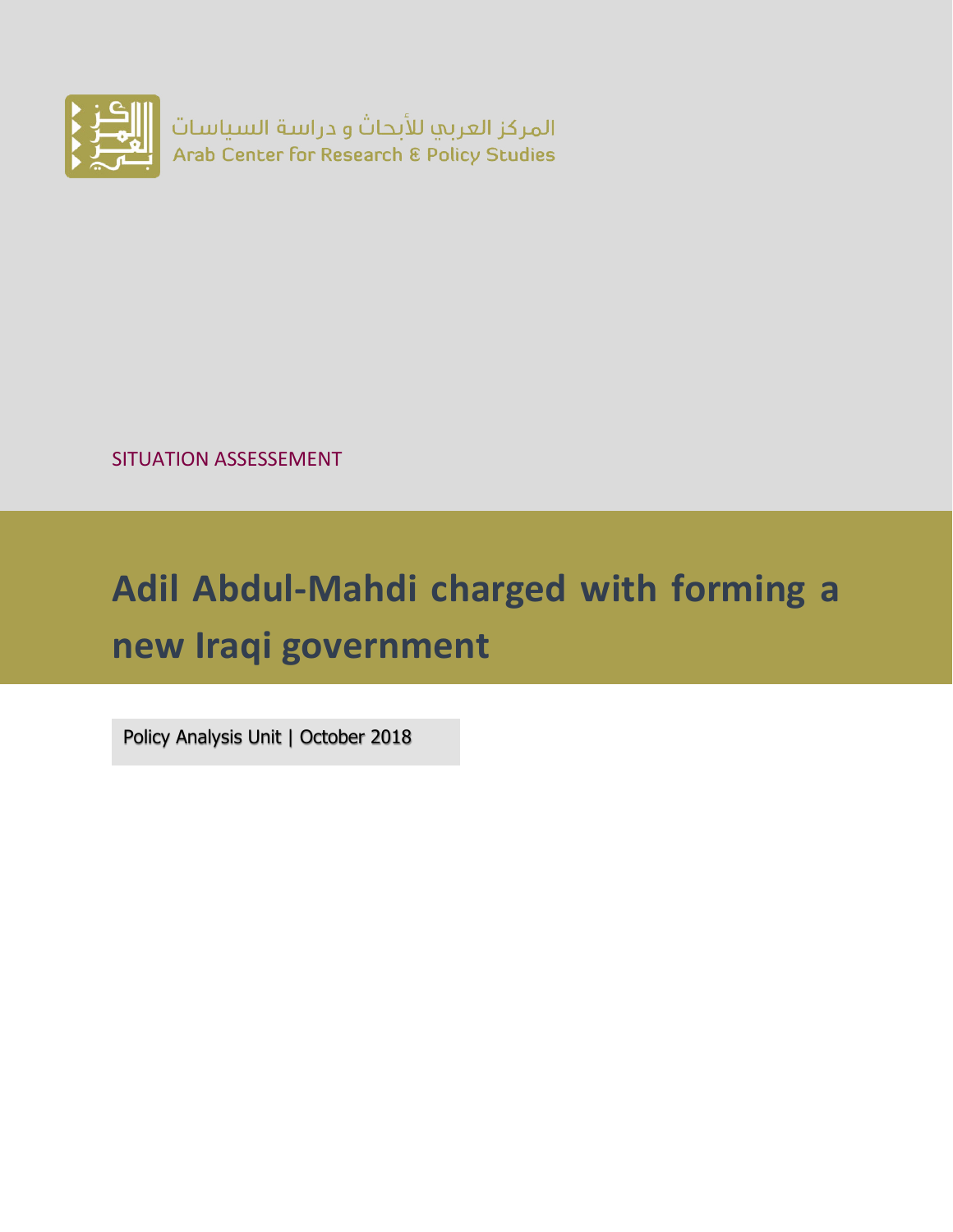#### **Adil Abdul-Mahdi charged with forming a new Iraqi government**

Series: Situation Assessment

Policy Analysis Unit | October 2018

Copyright © 2018 Arab Center for Research and Policy Studies. All Rights Reserved.

\_\_\_\_\_\_\_\_\_\_\_\_\_\_\_\_\_\_\_\_\_\_\_\_\_\_\_\_

The Arab Center for Research and Policy Studies is an independent research institute and think tank for the study of history and social sciences, with particular emphasis on the applied social sciences.

The Center's paramount concern is the advancement of Arab societies and states, their cooperation with one another and issues concerning the Arab nation in general. To that end, it seeks to examine and diagnose the situation in the Arab world - states and communities- to analyze social, economic and cultural policies and to provide political analysis, from an Arab perspective.

The Center publishes in both Arabic and English in order to make its work accessible to both Arab and non-Arab researchers.

#### **Arab Center for Research and Policy Studies**

PO Box 10277

Street No. 826, Zone 66

Doha, Qatar

Tel.: +974 44199777 | Fax: +974 44831651

www.dohainstitute.org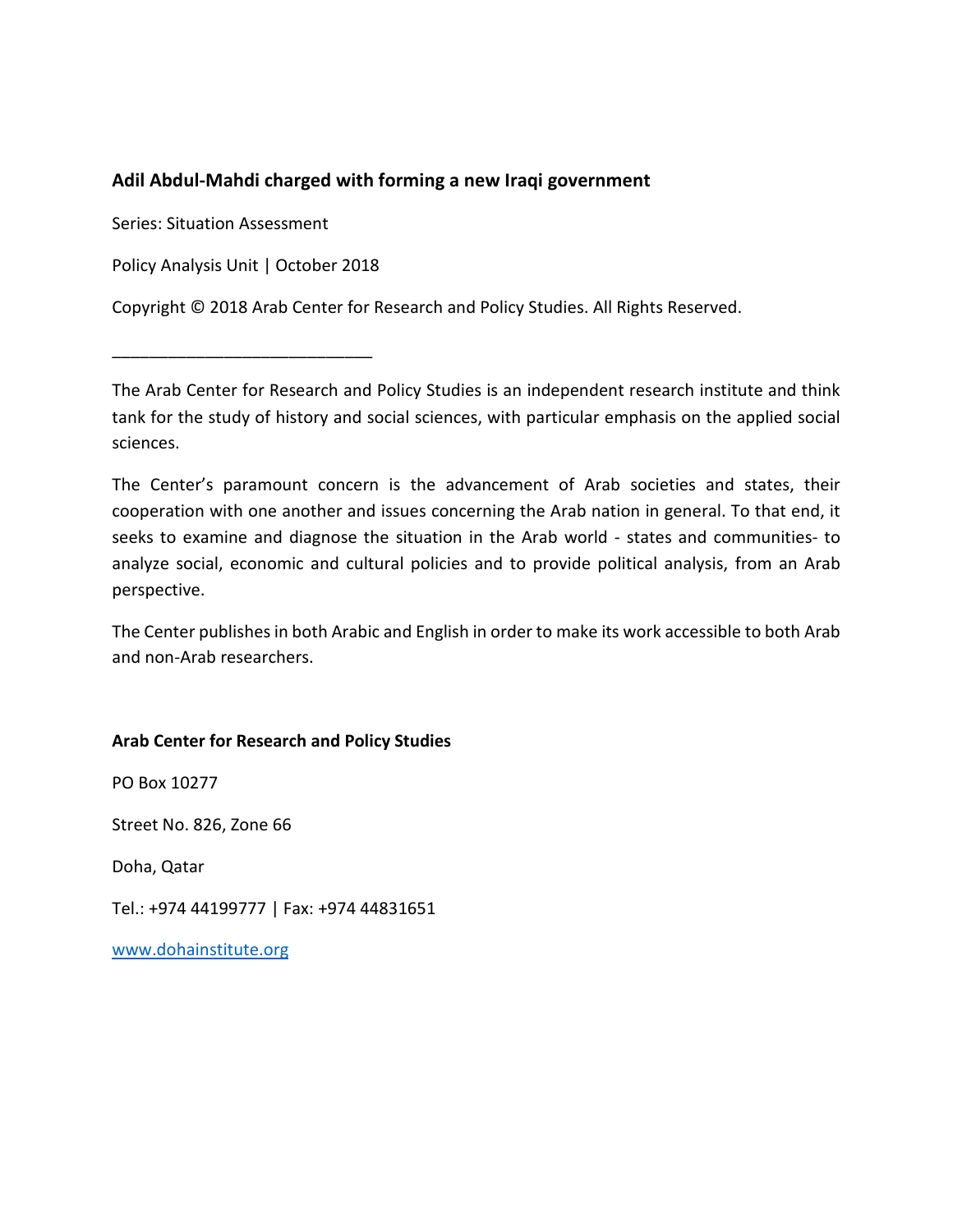## Table of Contents

| Adil Abdul-Mahdi charged with forming a new government | 1             |
|--------------------------------------------------------|---------------|
| Why Abdul-Mahdi?                                       | 1             |
| Who is Abdul-Mahdi?                                    | $\mathcal{P}$ |
| Challenges ahead                                       | 3             |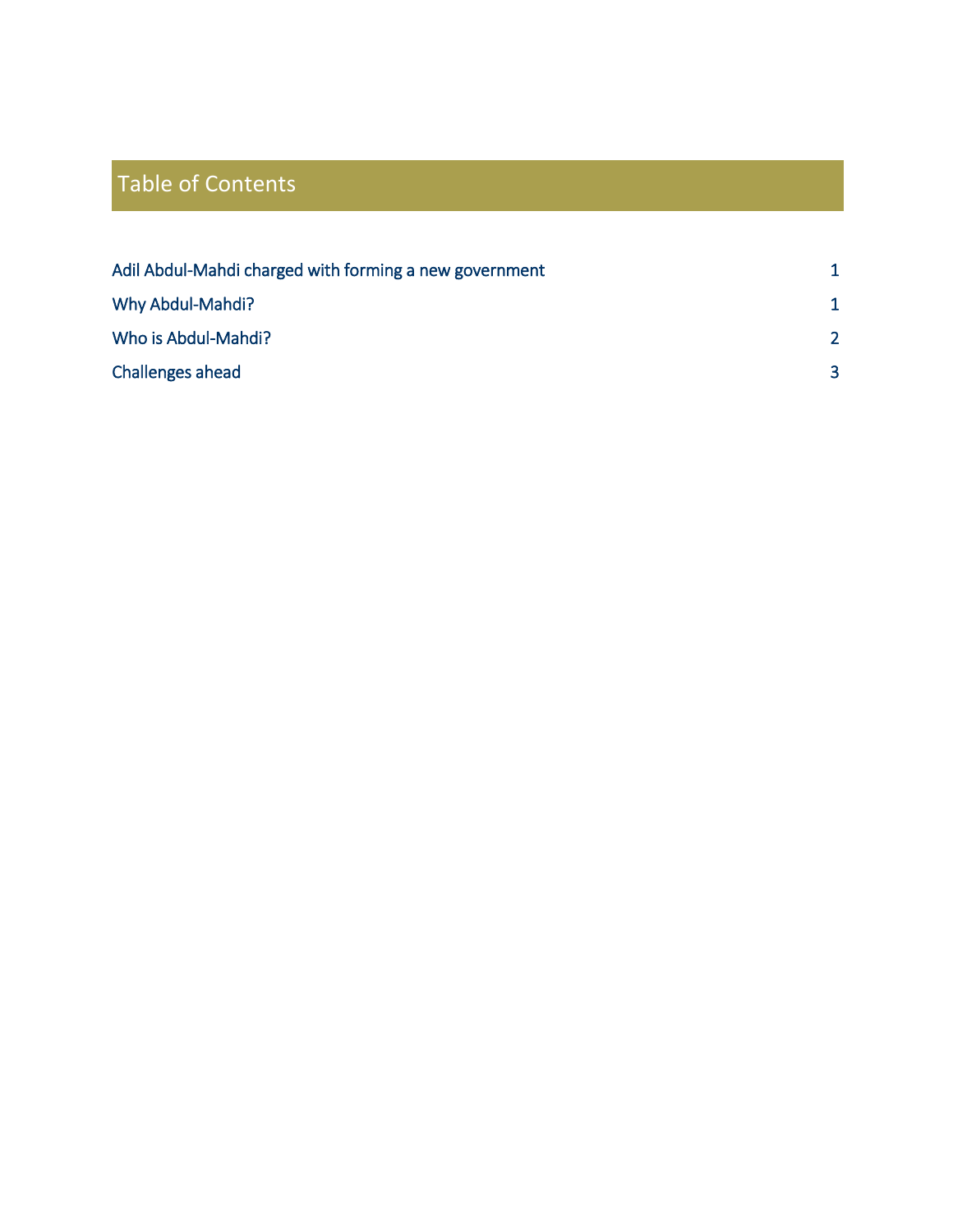### <span id="page-3-0"></span>Adil Abdul-Mahdi charged with forming a new government

No sooner had Barham Salih been elected President on 2 October 2018 than he tasked Shi'i politician Adil Abdul-Mahdi with forming a new Iraqi government. The new government will replace the outgoing cabinet of Prime Minister Haydar Abadi, which has governed Iraq for the last four years, most of which have been marred by war with ISIL.

### <span id="page-3-1"></span>Why Abdul-Mahdi?

Contrary to the way in which Prime Ministers have been nominated in Iraq since the American occupation in 2003, and likewise to Article 76 of the Permanent Iraqi Constitution of 2005, which stipulates that 'the President shall task the bloc with the largest number of seats with the formation of the Cabinet', the elected President Barham Salih charged the Shi'i Islamist Adil Abdul-Mahdi with forming a government. The Iraqi Parliament overlooked the bloc with the largest number of seats and leapt straight to naming the new Prime Minister through universal consensus. In spite of the struggle between the two winning coalitions, Sairoon (54 seats) and Fateh (48 seats), over which of them could form the largest single block through an alliance capable of forming a government, neither side and no Parliamentary alliance nominated the Prime Minister in waiting. Unaffiliated and nominated by no one side, Salih was in fact recruited from outside the existing parliamentary camps.

The Basra protests (July-September 2018) put paid to Haydar Abadi's chances of staying on as Prime Minister, in spite of the support he enjoyed from America (and Saudi Arabia), and in spite of the fact that he was Sairoon's first choice for the position. The sustained failure to provide public services demonstrated by these protests and violent reactions of the security forces resulting in 14 deaths among the protesters eliminated any chance of his nomination. Sairoon opted to withdraw their support from him, and matters reached a head when the alliance tabled an official statement to Parliament demanding the resignation of Abadi and his government.<sup>[1](#page-3-2)</sup>

There is still no agreement on which is the largest parliamentary bloc, and the Sairoon alliance has not been able to present an acceptable alternative to Abadi. Most of Fateh's nominees, meanwhile, are close to Iran, in a country still closely linked militarily, politically and economically to the USA. Adil Abdul-Mahdi's name was thus put forward as a consensus solution from outside the Shi'i political divide between Sairoon, led by Sadr and his allies, and the Rule

<span id="page-3-2"></span>I <sup>1</sup> "Sairoon Alliance and Fateh Alliance Demand Resignation of Abadi and his Government." Russia Today Online, 08/09/2018, accessed on 09/10/2018.<https://bit.ly/2MaDdO0>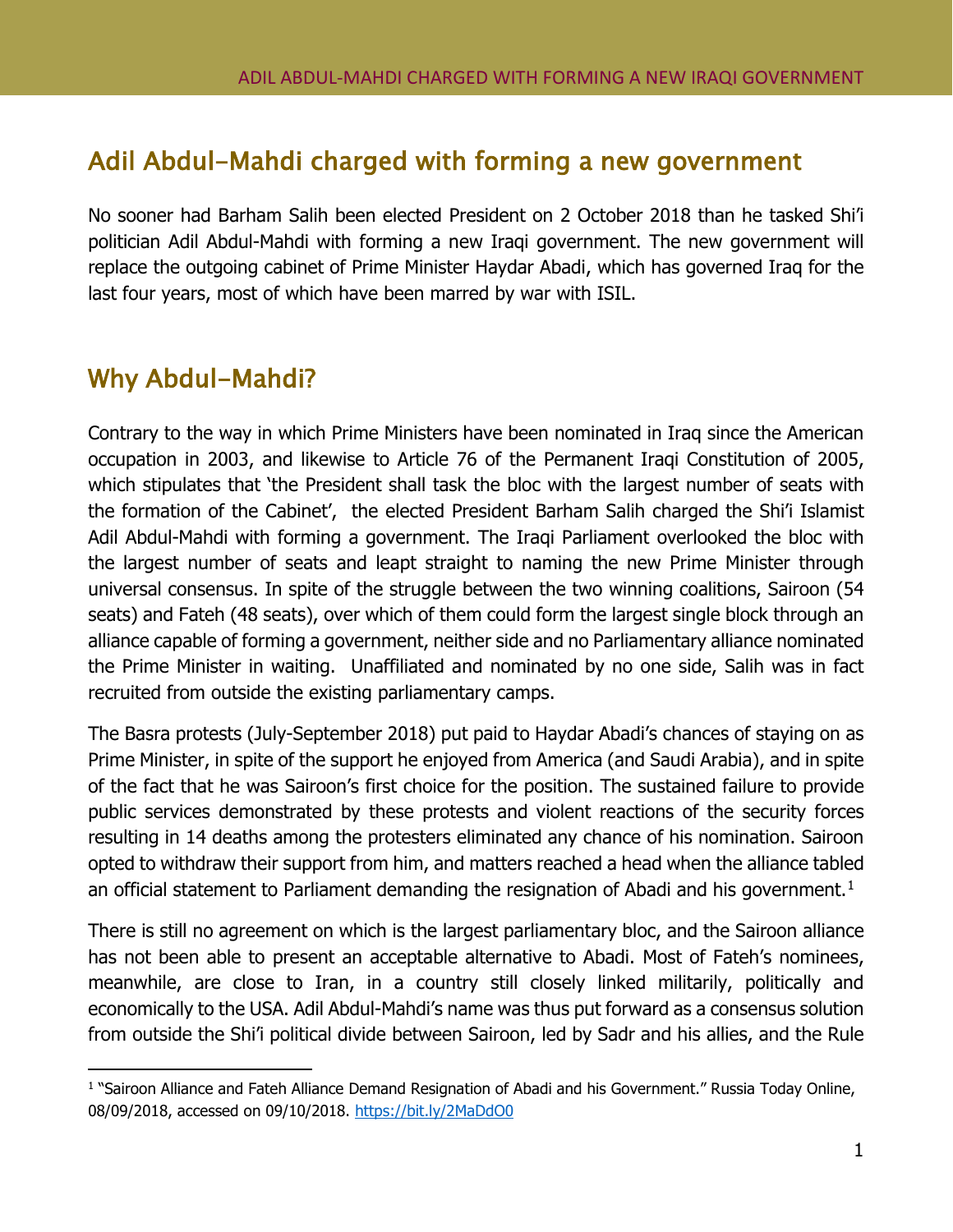#### ADIL ABDUL-MAHDI CHARGED WITH FORMING A NEW IRAQI GOVERNMENT

of Law Coalition (*I'tilaf Dawlat al-Qanun*) built around an alliance of popular Mobilisation militia leaders like Hadi al-Amiri and former Prime Minister Nouri al-Maliki. It seems that the Najaf clerical establishment, the Marja'iyya, has also decided not to nominate Abadi and to put forward Abdul-Mahdi instead in order to overcome the prevailing climate of polarization and find a way out of what is almost five months of post-election deadlock.[2](#page-4-1)

### <span id="page-4-0"></span>Who is Abdul-Mahdi?

Abdul-Mahdi (born 1942) comes from an established Shi'i political family. He is the son of Abdul-Mahdi al-Muntafaji, the 'long-lasting' minister of the Kingdom period, who was one of the most prominent representatives of Shi'i demands at that time. He began his political life at a young age, first joining the Ba'th Party before leaving it after the February 1963 coup and adopting the Maoist communism ascendant in Iraq in the second half of the 1960s in a context of 'armed struggle'. During this stage Abdul-Mahdi was intellectually active in writing and translating certain Marxist texts. At the beginning of the 1980s, however, he decided to leave the left and join the Shi'i Islamist opposition, becoming a member of the Islamic Supreme Council of Iraq (ISCI) after its establishment in Iran. He specialized in political economy at a French university, and his doctoral dissertation was in this field although he was not able to complete the oral presentation. He has produced studies on this subject, in particular rentier economics, as well as writings on Islamic thought.

Abdul-Mahdi does not come from outside Shi'i political circles. He was a leading member of ISCI, and has been its nominee for a number of important ministerial positions since 2003, including the Finance Ministry in Iyad Alawi's government (2004-2005), the Ministry of Oil in Abadi's government (2014-2016). He has also been one of Iraq's most prominent economic planners in the post-2003 period. However, after his resignation from the Ministry of Oil (2016) he decided to retire, and did not join either of the two sides after the defection crisis in ISCI and its leader Ammar Hakim's departure to form the National Wisdom Movement in 2017. This makes him an independent nominee, despite his having been a leader in the ISCI until only two years ago.

<span id="page-4-1"></span>I <sup>2</sup> "The Iraqi Marja'iyya Does Not Support PMs From Previous Years." Al-Mayadeen Online, 10/09/2018, accessed on 09/10/2018. <https://bit.ly/2QDtgLL>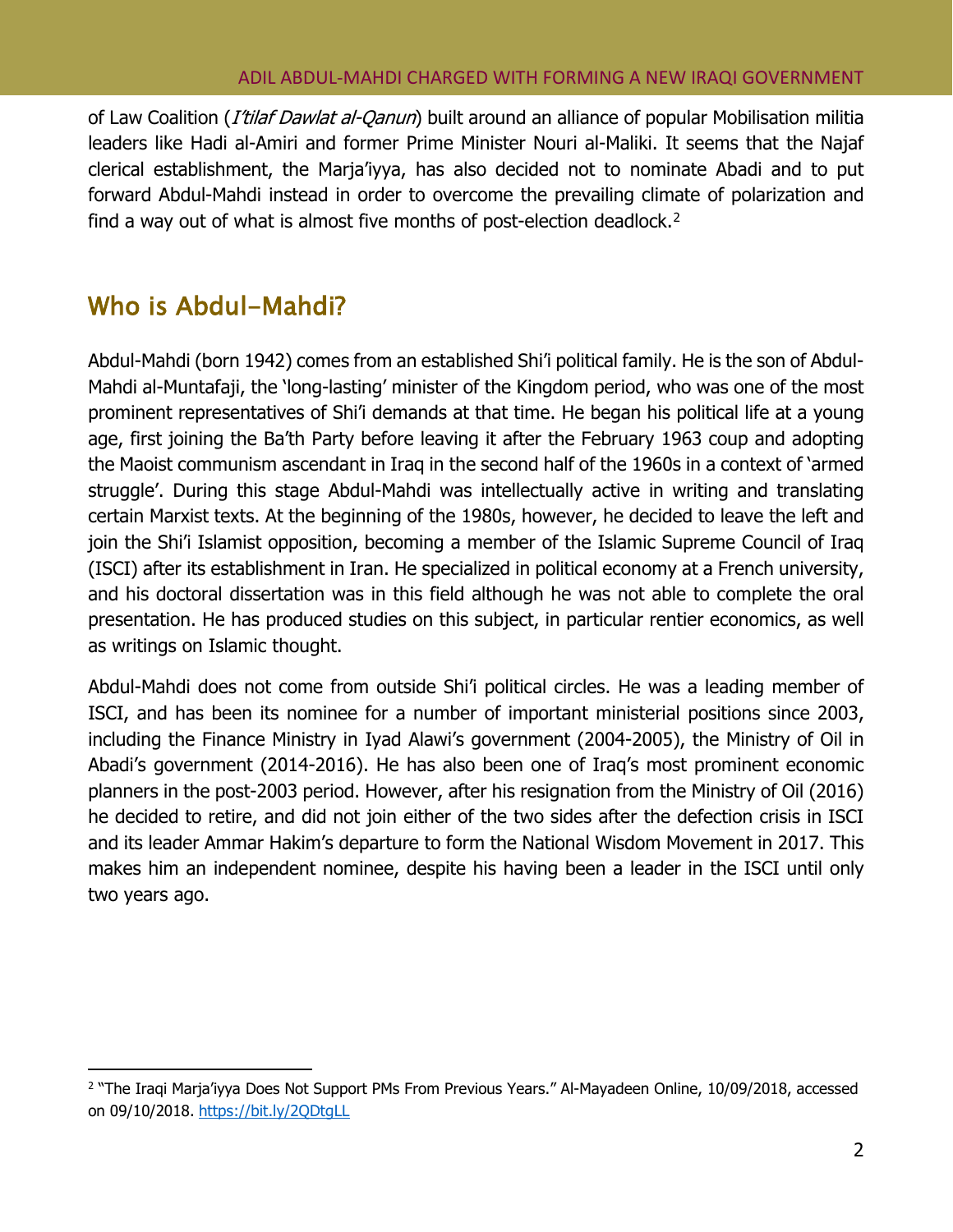### <span id="page-5-0"></span>Challenges ahead

Many believe that Abdul-Mahdi has been selected for his economic background, which means that a gamble on his government will be a gamble on economic reform, reconstruction and improvement of services. These are major challenges for a state that has not yet fully emerged from a war with ISIL which has left behind it swathes of destruction across large parts of the country. Likewise, fluctuations in oil prices and the politicization of the oil market threaten the country in its primary source of income.

However, the manner in which Abdul-Mahdi has been selected as Prime Minister does not represent reform of the Iraqi political system – a system suffering from structural crises, which numbered among the factors leading to the failure of the Iraqi state – so much as it is likely to cause more problems for the new Prime Minister to confront. He will be a Prime Minister without an electoral base, since he is not a member of any political current and was not the nominee of any specific coalition. Likewise, given that he had decided to retire before being nominated for the premiership, he is not expected to attempt to form a political bloc around himself either within or outside the Parliament on the basis that he is the main executive official in the country. Countries with a political culture like Iraq's always see polarization around power-holders who depend on a broad network of clients, particularly in rentier states that depend on oil. This happened in the case of the former Prime Minister Nouri al-Maliki, who built a strong coalition around himself that still exists today.

From another perspective, since a Prime Minister was appointed from outside the winning political blocs in a compromise solution, these blocs are expected to be rewarded during their competition for ministries, especially the most important ones. This may challenge the Prime Minister's jurisdiction and weaken his authority. For similar reasons these blocs are expected to reject calls to form a technocrat government that can dismantle the quota system, and the new government is thus likely to reproduce the 'traditions' of the current political system.

The only opportunity in this regard will come if Sairoon holds fast to its desire to not concede any ministerial positions, in line with its leader Muqtada al-Sadr's call to establish a government of technocrats. This may force other political actors to assent to a limited distribution of ministries in accordance with the plans made by the Sairoon alliance as the group that took first place in the elections.

Abdul-Mahdi is expected to benefit in the challenges awaiting him from his long political experience. As a man of compromise rather than confrontation, he has good relations with most Iraqi political entities, and stands outside local, regional and international polarisations. He also enjoys good relationships with most Sunni political forces, and a historical connection